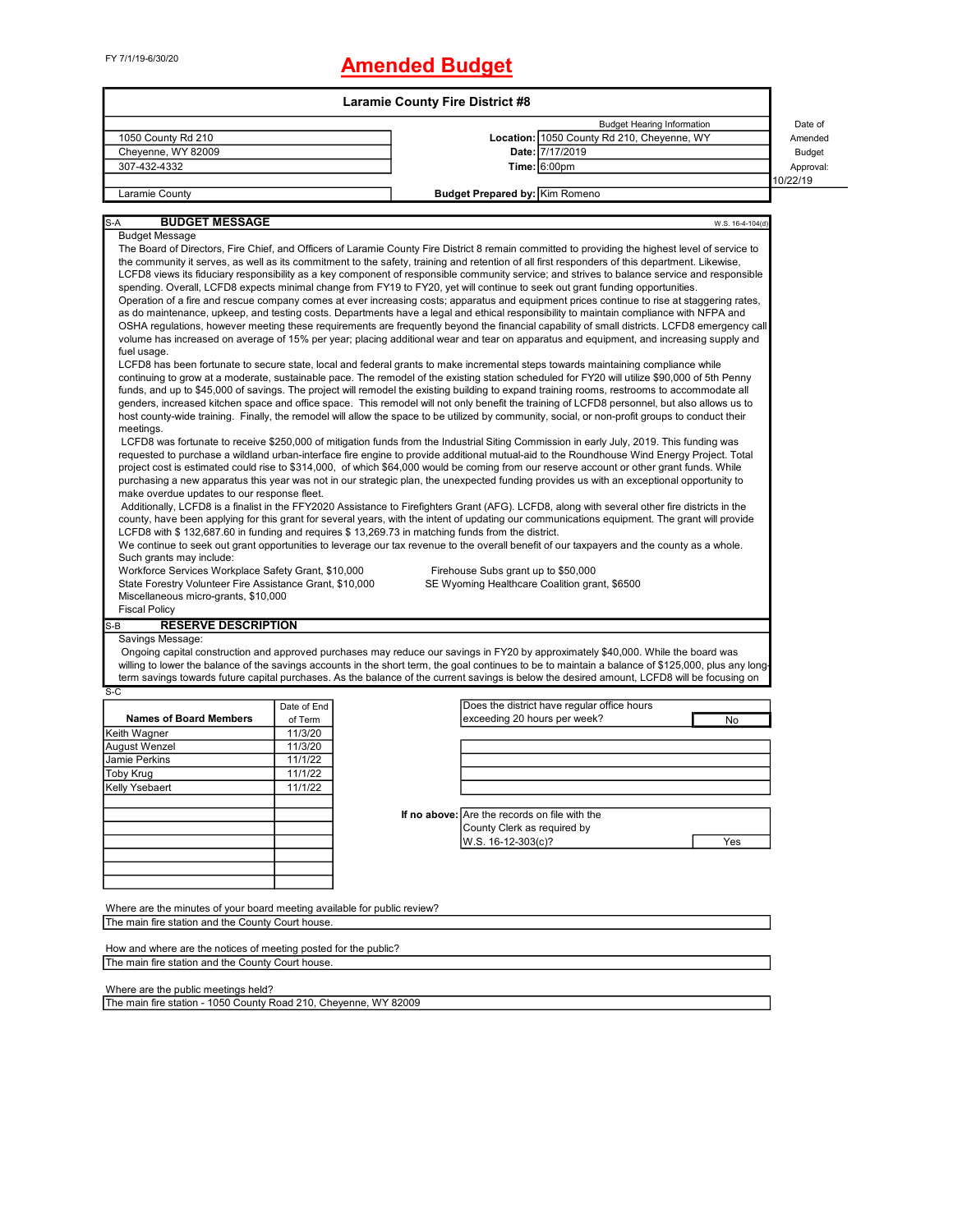## **AMENDED BUDGET SUMMARY**

|       | <b>OVERVIEW</b>                                             | 2017-2018<br>Actual | 2018-2019<br>Estimated | 2019-2020<br>Proposed | Final Approval | Amended<br>Budget |
|-------|-------------------------------------------------------------|---------------------|------------------------|-----------------------|----------------|-------------------|
| $S-1$ | <b>Total Budgeted Expenditures</b>                          | \$337,826           | \$78,296               | \$585.308             | \$585,308      | \$1,271,181       |
| $S-2$ | <b>Total Principal to Pay on Debt</b>                       | \$0                 | \$0                    | \$0                   | \$0            | \$149,328         |
| $S-3$ | <b>Total Change to Restricted Funds</b>                     | $-$268,175$         | \$0                    | \$0                   | \$0            | \$0               |
| $S-4$ | <b>Total General Fund and Forecasted Revenues Available</b> | \$415.229           | \$391,929              | \$593,623             | \$593.623      | \$1,273,996       |
| $S-5$ | Amount requested from County Commissioners                  | \$87,784            | \$168,705              | \$180,500             | \$180,500      | \$180,500         |
| $S-6$ | <b>Additional Funding Needed:</b>                           |                     |                        | \$0                   | \$0            | \$0               |

|              | <b>REVENUE SUMMARY</b>                       | 2017-2018 | 2018-2019       | 2019-2020        | <b>Final Approval</b>           | Amended       |
|--------------|----------------------------------------------|-----------|-----------------|------------------|---------------------------------|---------------|
|              |                                              | Actual    | Estimated       | Proposed         |                                 | <b>Budget</b> |
|              |                                              |           |                 |                  |                                 |               |
| $S-7$        | <b>Operating Revenues</b>                    | \$0       | \$0             | \$0              | \$0                             | \$0           |
| $S-8$        | Tax levy (From the County Treasurer)         | \$70.285  | \$78.705        | \$90,500         | \$90,500                        | \$90,500      |
| $S-9$        | <b>Government Support</b>                    | \$0       | \$0             | \$133,600        | \$133,600                       | \$133,600     |
| $S-10$       | Grants                                       | \$13,224  | \$12,590        | \$47,070         | \$47,070                        | \$103,570     |
| $S-11$       | Other County Support (Not from Co. Treas.)   | \$17,499  | \$90,000        | \$90,000         | \$90,000                        | \$90,000      |
| $S-12$       | <b>Miscellaneous</b>                         | \$4,140   | \$6,553         | \$4,500          | \$4,500                         | \$4,500       |
| $S-13$       | <b>Other Forecasted Revenue</b>              | \$106,000 | \$0             | \$0              | \$0                             | \$623,873     |
|              |                                              |           |                 |                  |                                 |               |
| $S-14$       | <b>Total Revenue</b>                         | \$211,148 | \$187,848       | \$365,670        | \$365,670                       | \$1,046,043   |
|              | FY 7/1/19-6/30/20                            |           |                 |                  | Laramie County Fire District #8 |               |
|              | <b>EXPENDITURE SUMMARY</b>                   | 2017-2018 | 2018-2019       | 2019-2020        | Final Approval                  | Amended       |
|              |                                              | Actual    | Estimated       | Proposed         |                                 | <b>Budget</b> |
|              |                                              |           |                 |                  |                                 |               |
| $S-15$       | <b>Capital Outlay</b>                        | \$26,399  | \$27,874        | \$513,000        | \$513,000                       | \$569,400     |
| $S-16$       | <b>Interest and Fees On Debt</b>             | \$0       | \$0             | \$0              | \$0                             | \$5,600       |
| $S-17$       | <b>Administration</b>                        | \$10,346  | \$12,254        | \$14,850         | \$14,850                        | \$14,850      |
| $S-18$       | <b>Operations</b>                            | \$25,635  | \$30,580        | \$47,200         | \$47,200                        | \$671,073     |
| $S-19$       | <b>Indirect Costs</b>                        | \$7,271   | \$7,588         | \$10,258         | \$10,258                        | \$10,258      |
| <b>S-20R</b> | <b>Expenditures paid by Reserves</b>         | \$268,175 | \$0             | \$0              | \$0                             | \$0           |
| $S-20$       | <b>Total Expenditures</b>                    | \$337,826 | \$78,296        | \$585,308        | \$585,308                       | \$1,271,181   |
|              |                                              |           |                 |                  |                                 |               |
|              | <b>DEBT SUMMARY</b>                          | 2017-2018 | 2018-2019       | 2019-2020        | <b>Final Approval</b>           | Amended       |
|              |                                              | Actual    | Estimated       | Proposed         |                                 | <b>Budget</b> |
| $S-21$       | <b>Principal Paid on Debt</b>                | \$0       | \$0             | \$0              | \$0                             | \$149,328     |
|              |                                              |           |                 |                  |                                 |               |
|              |                                              | 2017-2018 | 2018-2019       | 2019-2020        |                                 | Amended       |
|              | <b>CASH AND INVESTMENTS</b>                  | Actual    | Estimated       | Proposed         | <b>Final Approval</b>           | <b>Budget</b> |
|              |                                              |           |                 |                  |                                 |               |
| $S-22$       | <b>TOTAL GENERAL FUNDS</b>                   | \$204.081 | \$204,081       | \$227,953        | \$227,953                       | \$227,953     |
|              |                                              |           |                 |                  |                                 |               |
|              | <b>Summary of Reserve Funds</b>              |           |                 |                  |                                 |               |
| $S-23$       | <b>Beginning Balance in Reserve Accounts</b> |           |                 |                  |                                 |               |
| $S-24$       | a. Depreciation Reserve                      | \$268,175 | \$0             | \$0              | \$0                             | \$0           |
| $S-25$       | b. Other Reserve                             | \$0       | \$0             | \$0              | \$0                             | \$0           |
| $S-26$       | c. Emergency Reserve (Cash)                  | \$0       | \$0             | \$0              | \$0                             | \$0           |
|              | Total Reserves (a+b+c)                       | \$268,175 | \$0             | \$0              | \$0                             | \$0           |
| $S-27$       | Amount to be added                           |           |                 |                  |                                 |               |
| $S-28$       | a. Depreciation Reserve                      | \$0       | \$0             | \$0              | \$0                             | \$0           |
| $S-29$       | b. Other Reserve                             | \$0       | \$0             | \$0              | \$0                             | \$0           |
| $S-30$       | c. Emergency Reserve (Cash)                  | \$0       | \$0             | \$0              | \$0                             | \$0           |
|              | Total to be added (a+b+c)                    | \$0       | \$0             | \$0              | \$0                             | \$0           |
|              |                                              |           |                 |                  |                                 |               |
| $S-31$       | <b>Subtotal</b>                              | \$268,175 | \$0             | \$0              | \$0                             | \$0           |
| $S-32$       | Less Total to be spent                       | \$268,175 | \$0             | \$0              | \$0                             | \$0           |
| $S-33$       |                                              |           |                 |                  |                                 |               |
|              | TOTAL RESERVES AT END OF FISCAL YEAR         | \$0       | $\overline{50}$ | $\overline{\$0}$ | $\overline{50}$                 | \$0           |

*Budget Officer / District Official (if not same as "Submitted by")*

Date adopted by Special District

Cheyenne, WY 82009 **DISTRICT ADDRESS:** 1050 County Rd 210 **PREPARED BY:** Kim Romeno

**DISTRICT PHONE:** 307-432-4332

1/23/19 *Form approved by Wyoming Department of Audit, Public Funds Division* FY 7/1/19-6/30/20 *Prepared in compliance with the Uniform Municipal Fiscal Procedures Act (W.S. 16-4-101 through 124) as it applies.*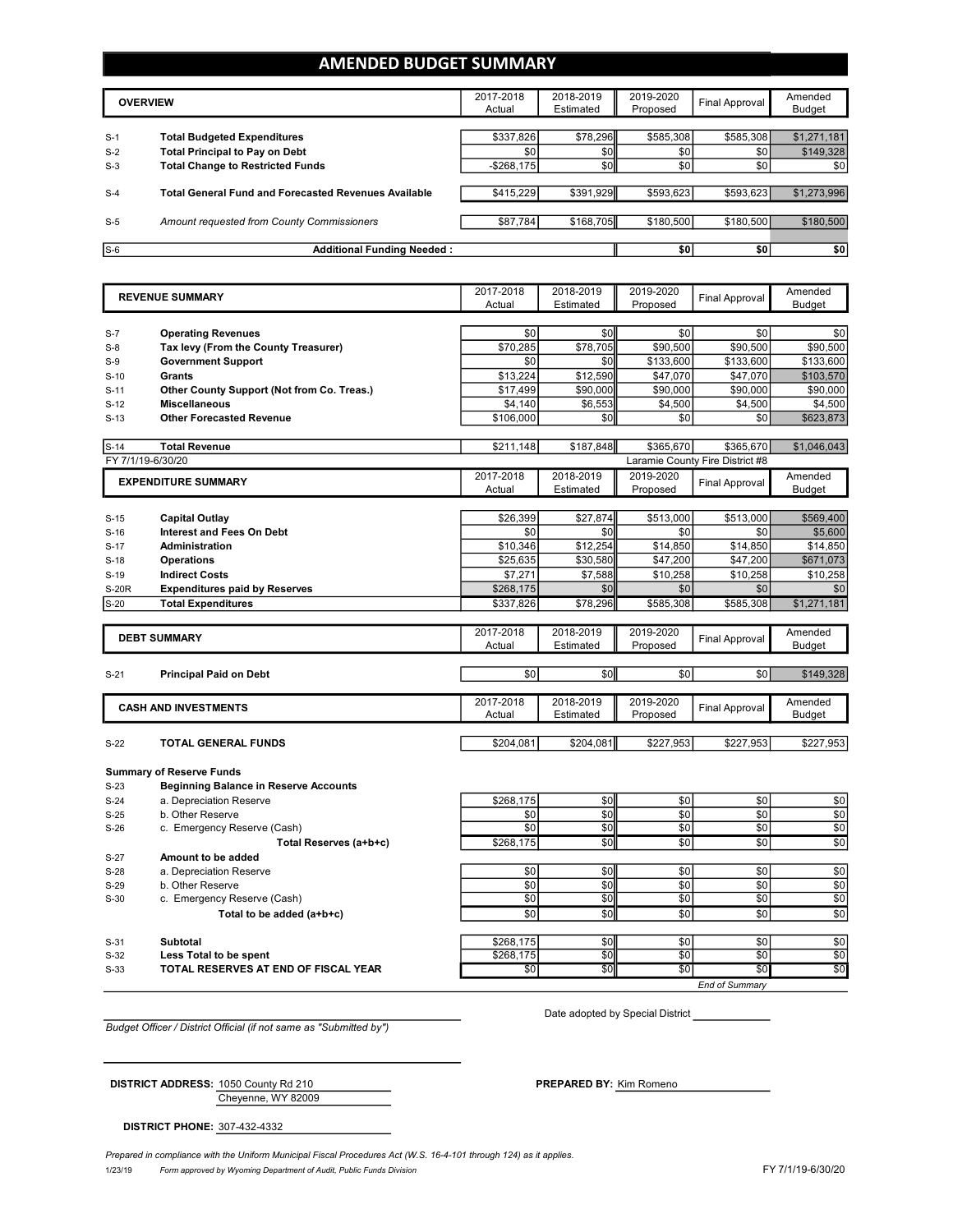## **Amended Budget**

Laramie County Fire District #8

**FYE** 6/30/2020

|                    | <b>NAME OF DISTRICT/BOARD</b>                               |                     |                        |                       |                       |                          |
|--------------------|-------------------------------------------------------------|---------------------|------------------------|-----------------------|-----------------------|--------------------------|
|                    | <b>PROPERTY TAXES AND ASSESSMENTS</b>                       |                     |                        |                       |                       |                          |
|                    |                                                             | 2017-2018<br>Actual | 2018-2019<br>Estimated | 2019-2020<br>Proposed | <b>Final Approval</b> | Amended<br><b>Budget</b> |
| $R-1$              | <b>Property Taxes and Assessments Received</b>              |                     |                        |                       |                       |                          |
| $R-1.1$            | Tax Levy (From the County Treasurer)                        | \$70,285            | \$78,705               | \$90,500              | \$90,500              | \$90,500                 |
| $R-1.2$            | Other County Support                                        | \$17,499            | \$90,000               | \$90,000              | \$90.000              | \$90,000                 |
|                    | <b>FORECASTED REVENUE</b>                                   |                     |                        |                       |                       |                          |
|                    |                                                             | 2017-2018<br>Actual | 2018-2019<br>Estimated | 2019-2020<br>Proposed | <b>Final Approval</b> | Amended<br><b>Budget</b> |
| $R-2$              | <b>Revenues from Other Governments</b>                      |                     |                        |                       |                       |                          |
| $R-2.1$<br>$R-2.2$ | State Aid                                                   |                     |                        |                       |                       |                          |
| $R - 2.3$          | Additional County Aid (non-treasurer)<br>City (or Town) Aid |                     |                        |                       |                       |                          |
| $R - 2.4$          | <b>Brush truck</b><br>Other (Specify)                       |                     |                        | \$133,600             | \$133,600             | \$133,600                |
| $R-2.5$            | <b>Total Government Support</b>                             | $\overline{30}$     | \$0                    | \$133,600             | \$133,600             | \$133,600                |
| $R-3$              | <b>Operating Revenues</b>                                   |                     |                        |                       |                       |                          |
| $R-3.1$            | <b>Customer Charges</b>                                     |                     |                        |                       |                       |                          |
| $R-3.2$            | Sales of Goods or Services                                  |                     |                        |                       |                       |                          |
| $R-3.3$            | <b>Other Assessments</b>                                    |                     |                        |                       |                       |                          |
| $R-3.4$            | <b>Total Operating Revenues</b>                             | \$0                 | \$0                    | \$0                   | \$0                   | \$0                      |
| $R-4$              | <b>Grants</b>                                               |                     |                        |                       |                       |                          |
| $R-4.1$            | <b>Direct Federal Grants</b>                                |                     |                        | \$13,300              | \$13,300              | \$13,300                 |
| $R-4.2$            | Federal Grants thru State Agencies                          | \$5,000             | \$10,000               | \$22.000              | \$22,000              | \$22,000                 |
| $R-4.3$            | <b>Grants from State Agencies</b>                           | \$8.224             | \$2,590                | \$11,770              | \$11,770              | \$68,270                 |
| $R - 4.4$          | <b>Total Grants</b>                                         | \$13,224            | \$12,590               | \$47,070              | \$47,070              | \$103,570                |
| $R-5$              | <b>Miscellaneous Revenue</b>                                |                     |                        |                       |                       |                          |
| $R-5.1$            | Interest                                                    | \$2,265             | \$3,300                | \$500                 | \$500                 | \$500                    |
| $R-5.2$            | Other: Specify<br>donations                                 | \$1,875             | \$650                  | \$500                 | \$500                 | \$500                    |
| $R - 5.3$          | Other: See Additional                                       |                     | \$2,603                | \$3,500               | \$3,500               | \$3,500                  |
| $R - 5.4$          | <b>Total Miscellaneous</b>                                  | \$4,140             | \$6,553                | \$4,500               | \$4,500               | \$4,500                  |
| $R-5.5$            | <b>Total Forecasted Revenue</b>                             | \$17,364            | \$19,143               | \$185,170             | \$185,170             | \$241,670                |
| $R-6$              | <b>Other Forecasted Revenue</b>                             |                     |                        |                       |                       |                          |
| $R-6.1$            | a. Other past due-as estimated by Co. Treas.                |                     |                        |                       |                       |                          |
| $R-6.2$            | b. Other forecasted revenue (specify):                      |                     |                        |                       |                       |                          |
| $R-6.3$            | MRG - new building                                          | \$106,000           | \$0                    | \$0                   |                       |                          |
| $R-6.4$            | AFG - Radios & pagers                                       |                     |                        |                       |                       | \$623,873                |
| $R-6.5$            |                                                             |                     |                        |                       |                       |                          |
| $R-6.6$            | Total Other Forecasted Revenue (a+b)                        | \$106,000           | \$0 <sub>1</sub>       | \$0                   | \$0                   | \$623,873                |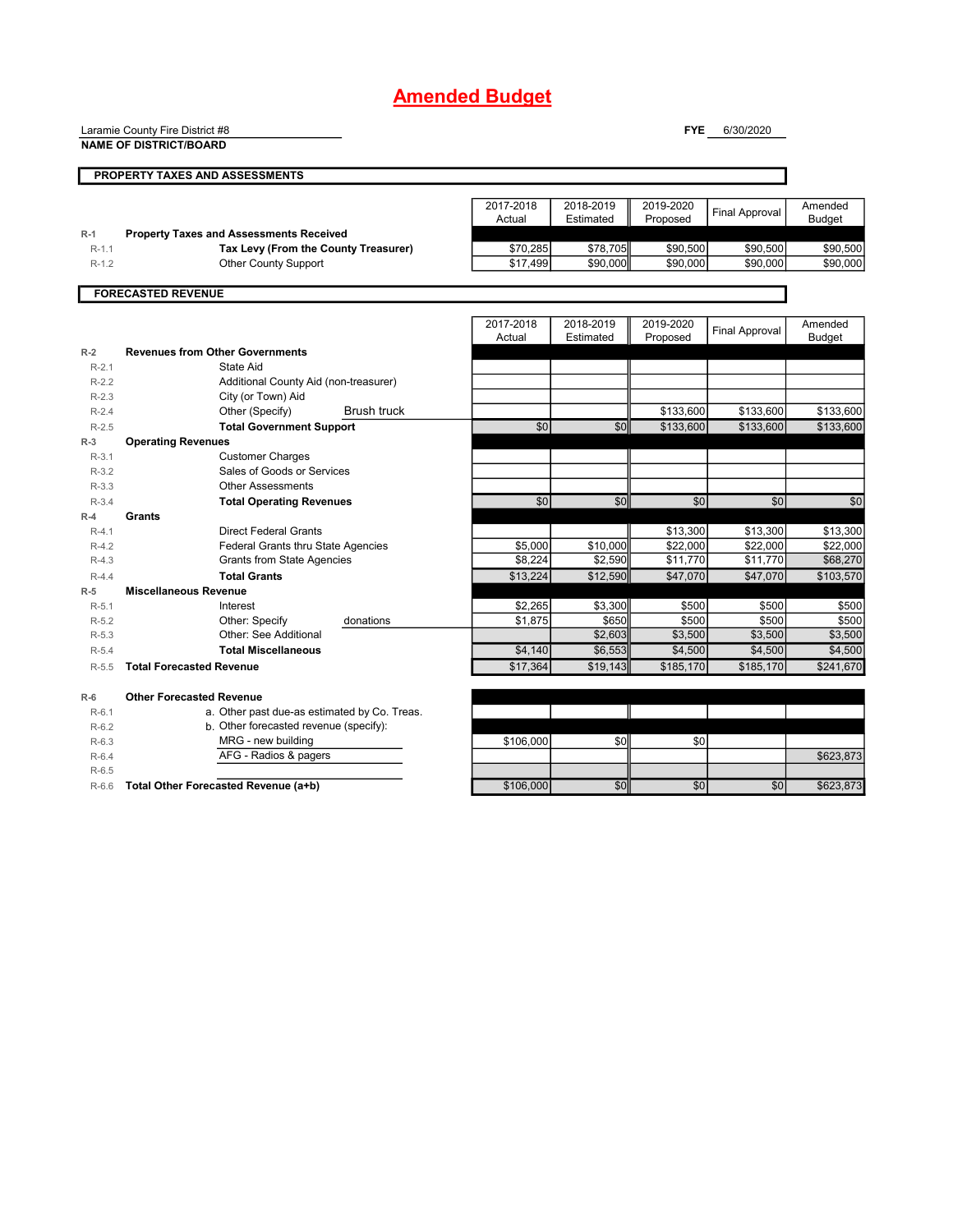Laramie County Fire District #8 **NAME OF DISTRICT/BOARD**

## **CAPITAL OUTLAY BUDGET**

|         |                             | 2017-2018 | 2018-2019 | 2019-2020 | <b>Final Approval</b> | Amended       |
|---------|-----------------------------|-----------|-----------|-----------|-----------------------|---------------|
|         |                             | Actual    | Estimated | Proposed  |                       | <b>Budget</b> |
| $E-1$   | <b>Capital Outlay</b>       |           |           |           |                       |               |
| $E-1.1$ | Real Property               |           |           |           |                       |               |
| $E-1.2$ | Vehicles                    |           |           | \$314,000 | \$314,000             | \$314,000     |
| $E-1.3$ | Office Equipment            |           |           | \$3,000   | \$3,000               | \$3,000       |
| $E-1.4$ | Other (Specify)             |           |           |           |                       |               |
| $E-1.5$ | <b>Medical Equipment</b>    | \$3,000   | \$11,514  | \$7,000   | \$7,000               | \$13,400      |
| $E-1.6$ | PPE (bunker gear)           | \$16,434  | \$2,609   | \$6,000   | \$6,000               | \$6,000       |
| $E-1.7$ | see additional details      | \$6,965   | \$13,751  | \$183,000 | \$183,000             | \$233,000     |
| $E-1.8$ | <b>TOTAL CAPITAL OUTLAY</b> | \$26,399  | \$27,874  | \$513,000 | \$513,000             | \$569,400     |
|         |                             |           |           |           |                       |               |

### **ADMINISTRATION BUDGET**

|           |                                      | 2017-2018<br>Actual | 2018-2019<br>Estimated | 2019-2020<br>Proposed | <b>Final Approval</b> | Amended<br><b>Budget</b> |
|-----------|--------------------------------------|---------------------|------------------------|-----------------------|-----------------------|--------------------------|
| $E-2$     | <b>Personnel Services</b>            |                     |                        |                       |                       |                          |
| $E-2.1$   | Administrator                        | \$6,850             | \$9,500                | \$12,000              | \$12,000              | \$12,000                 |
| $E - 2.2$ | Secretary                            |                     |                        |                       |                       |                          |
| $E - 2.3$ | Clerical                             |                     |                        |                       |                       |                          |
| $E - 2.4$ | Other (Specify)                      |                     |                        |                       |                       |                          |
| $E-2.5$   | Office manager                       | \$1,350             | \$0                    | \$0                   |                       |                          |
| $E-2.6$   |                                      |                     |                        |                       |                       |                          |
| $E - 2.7$ |                                      |                     |                        |                       |                       |                          |
| $E-3$     | <b>Board Expenses</b>                |                     |                        |                       |                       |                          |
| $E-3.1$   | Travel                               |                     |                        |                       |                       |                          |
| $E - 3.2$ | Mileage                              |                     |                        |                       |                       |                          |
| $E-3.3$   | Other (Specify)                      |                     |                        |                       |                       |                          |
| $E - 3.4$ | Election judges                      | \$0                 | \$300                  | \$0                   |                       |                          |
| $E-3.5$   | Legal advertising                    | \$180               | \$475                  | \$200                 | \$200                 | \$200                    |
| $E - 3.6$ |                                      |                     |                        |                       |                       |                          |
| $E-4$     | <b>Contractual Services</b>          |                     |                        |                       |                       |                          |
| $E-4.1$   | Legal                                |                     |                        |                       |                       |                          |
| $E-4.2$   | Accounting/Auditing                  |                     |                        |                       |                       |                          |
| $E-4.3$   | Other (Specify)                      |                     |                        |                       |                       |                          |
| $E-4.4$   | Payroll service                      | \$200               | \$4                    | \$0                   |                       |                          |
| $E-4.5$   | contract labor                       | \$100               | \$0                    | \$600                 | \$600                 | \$600                    |
| $E-4.6$   |                                      |                     |                        |                       |                       |                          |
| $E-5$     | <b>Other Administrative Expenses</b> |                     |                        |                       |                       |                          |
| $E - 5.1$ | <b>Office Supplies</b>               | \$555               | \$750                  | \$750                 | \$750                 | \$750                    |
| $E - 5.2$ | Office equipment, rent & repair      |                     |                        |                       |                       |                          |
| $E - 5.3$ | Education                            |                     |                        |                       |                       |                          |
| $E - 5.4$ | Registrations                        |                     |                        |                       |                       |                          |
| $E-5.5$   | Other (Specify)                      |                     |                        |                       |                       |                          |
| $E - 5.6$ | Software                             | \$1,036             | \$1,150                | \$1,200               | \$1,200               | \$1,200                  |
| $E - 5.7$ | Background checks                    | \$75                | \$75                   | \$100                 | \$100                 | \$100                    |
| $E - 5.8$ |                                      |                     |                        |                       |                       |                          |
| $E-6$     | <b>TOTAL ADMINISTRATION</b>          | \$10,346            | \$12,254               | \$14,850              | \$14,850              | \$14,850                 |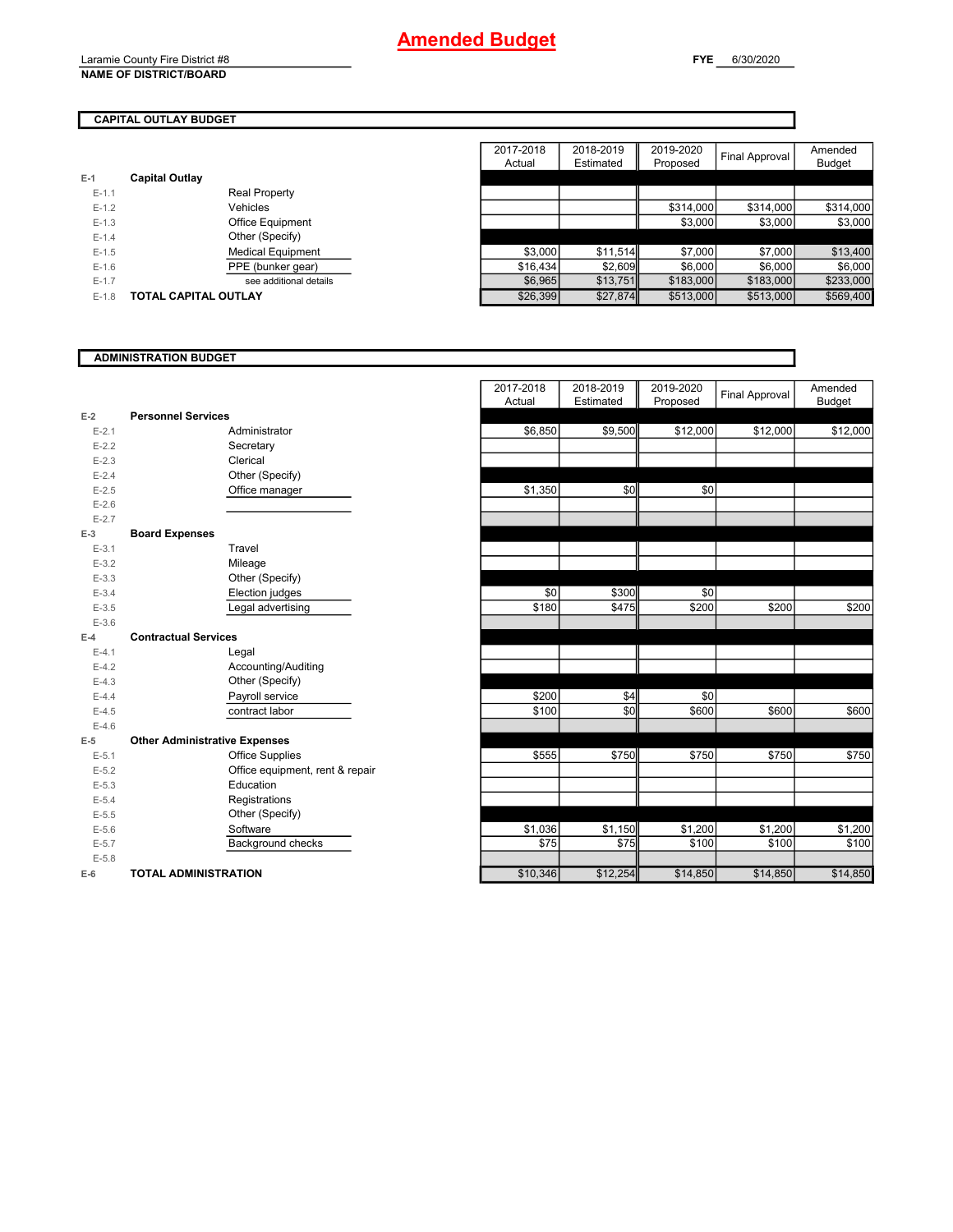Laramie County Fire District #8

## **OPERATIONS BUDGET**

|           |                                        | 2017-2018<br>Actual | 2018-2019<br>Estimated | 2019-2020<br>Proposed | <b>Final Approval</b> | Amended<br><b>Budget</b> |
|-----------|----------------------------------------|---------------------|------------------------|-----------------------|-----------------------|--------------------------|
| $E-7$     | <b>Personnel Services</b>              |                     |                        |                       |                       |                          |
| $E - 7.1$ | Wages--Operations                      |                     |                        |                       |                       |                          |
| $E - 7.2$ | <b>Service Contracts</b>               |                     |                        |                       |                       |                          |
| $E - 7.3$ | Other (Specify)                        |                     |                        |                       |                       |                          |
| $E - 7.4$ |                                        |                     |                        |                       |                       |                          |
| $E - 7.5$ |                                        |                     |                        |                       |                       |                          |
| $E - 7.6$ |                                        |                     |                        |                       |                       |                          |
| $E-8$     | <b>Travel</b>                          |                     |                        |                       |                       |                          |
| $E-8.1$   | Mileage                                |                     |                        |                       |                       |                          |
| $E - 8.2$ | Other (Specify)                        |                     |                        |                       |                       |                          |
| $E - 8.3$ | Training & Travel                      | \$4,265             | \$2,000                | \$4,000               | \$4,000               | \$4,000                  |
| $E - 8.4$ |                                        |                     |                        |                       |                       |                          |
| $E-8.5$   |                                        |                     |                        |                       |                       |                          |
| $E-9$     | <b>Operating supplies (List)</b>       |                     |                        |                       |                       |                          |
| $E-9.1$   | Medical supplies                       | \$560               | \$1,200                | \$1,000               | \$1,000               | \$1,000                  |
| $E-9.2$   | Fuel                                   | \$1,500             | \$2,600                | \$5,000               | \$5,000               | \$5,000                  |
| $E - 9.3$ | <b>Station &amp; Nutritional</b>       | \$700               | \$1,200                | \$1,200               | \$1,200               | \$1,200                  |
| $E - 9.4$ | Uniforms                               | \$0                 | \$0                    | \$500                 | \$500                 | \$500                    |
| $E-9.5$   |                                        |                     |                        |                       |                       |                          |
| $E-10$    | <b>Program Services (List)</b>         |                     |                        |                       |                       |                          |
| $E-10.1$  | Community Open House                   | \$500               | \$1,000                | \$1,000               | \$1,000               | \$1,000                  |
| $E-10.2$  | Recruitment & retention                | \$1,400             | \$1,650                | \$2,000               | \$2,000               | \$2,000                  |
| $E-10.3$  |                                        |                     |                        |                       |                       |                          |
| $E-10.4$  |                                        |                     |                        |                       |                       |                          |
| $E-10.5$  |                                        |                     |                        |                       |                       |                          |
| $E-11$    | <b>Contractual Arrangements (List)</b> |                     |                        |                       |                       |                          |
| $E-11.1$  |                                        |                     |                        |                       |                       |                          |
| $E-11.2$  |                                        |                     |                        |                       |                       |                          |
| $E-11.3$  |                                        |                     |                        |                       |                       |                          |
| $E-11.4$  |                                        |                     |                        |                       |                       |                          |
| $E-11.5$  |                                        |                     |                        |                       |                       |                          |
| $E-12$    | Other operations (Specify)             |                     |                        |                       |                       |                          |
| $E-12.1$  | <b>Utilities</b>                       | \$9,900             | \$11,000               | \$15,000              | \$15,000              | \$15,000                 |
| $E-12.2$  | <b>Dues</b>                            | \$175               | \$200                  | \$200                 | \$200                 | \$200                    |
| $E-12.3$  | Vehicle Maint & Repair                 | \$5,000             | \$4,300                | \$6,000               | \$6,000               | \$6,000                  |
| $E-12.4$  | Facility Maint & Repair                | \$500               | \$750                  | \$2,000               | \$2,000               | \$2,000                  |
| $E-12.5$  | see additional details                 | \$1,135             | \$4,680                | \$9,300               | \$9,300               | \$633,173                |
| $E-13$    | <b>TOTAL OPERATIONS</b>                | \$25,635            | \$30,580               | \$47,200              | \$47,200              | \$671,073                |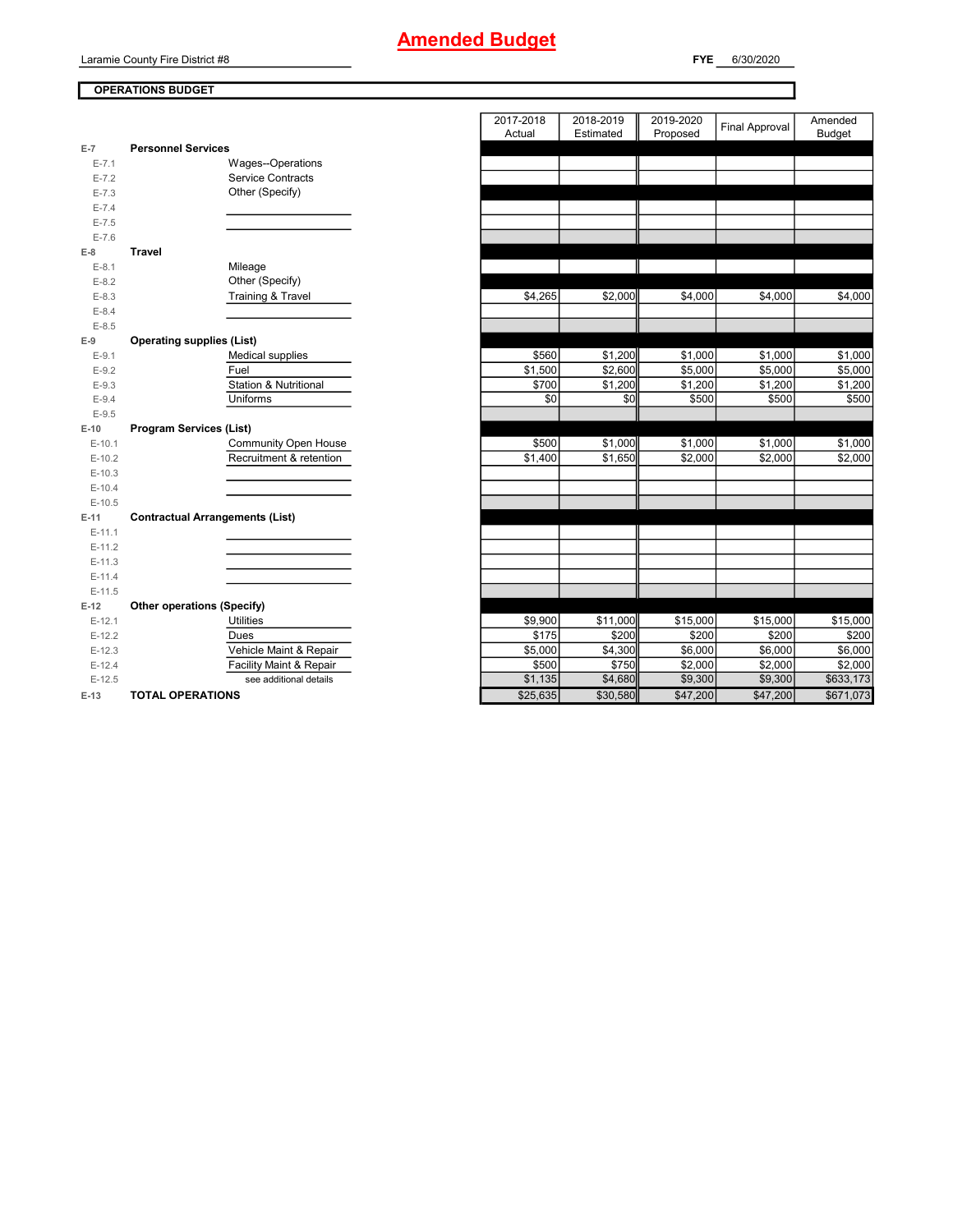## **Amended Budget**

Laramie County Fire District #8

**FYE** 6/30/2020

## **INDIRECT COSTS BUDGET**

|          |                              | 2017-2018<br>Actual | 2018-2019<br>Estimated | 2019-2020<br>Proposed | Final Approval | Amended<br><b>Budget</b> |
|----------|------------------------------|---------------------|------------------------|-----------------------|----------------|--------------------------|
| $E-14$   | Insurance                    |                     |                        |                       |                |                          |
| $E-14.1$ | Liability                    | \$500               | \$500                  | \$500                 | \$500          | \$500                    |
| $E-14.2$ | Buildings and vehicles       | \$4,146             | \$4,160                | \$4,500               | \$4,500        | \$4,500                  |
| $E-14.3$ | Equipment                    |                     |                        |                       |                |                          |
| $E-14.4$ | Other (Specify)              |                     |                        |                       |                |                          |
| $E-14.5$ | Bonds                        | \$0                 | \$0                    | \$20                  | \$20           | \$20                     |
| $E-14.6$ |                              |                     |                        |                       |                |                          |
| $E-14.7$ |                              |                     |                        |                       |                |                          |
| $E-15$   | Indirect payroll costs:      |                     |                        |                       |                |                          |
| $E-15.1$ | FICA (Social Security) taxes | \$543               | \$650                  | \$744                 | \$744          | \$744                    |
| $E-15.2$ | <b>Workers Compensation</b>  | \$1,500             | \$1,858                | \$2,000               | \$2,000        | \$2,000                  |
| $E-15.3$ | <b>Unemployment Taxes</b>    | \$95                | \$100                  | \$200                 | \$200          | \$200                    |
| $E-15.4$ | Retirement                   | \$360               | \$180                  | \$2,000               | \$2,000        | \$2,000                  |
| $E-15.5$ | Health Insurance             |                     |                        |                       |                |                          |
| $E-15.6$ | Other (Specify)              |                     |                        |                       |                |                          |
| $E-15.7$ | Medicare                     | \$127               | \$140                  | \$294                 | \$294          | \$294                    |
| $E-15.8$ |                              |                     |                        |                       |                |                          |
| $E-15.9$ |                              |                     |                        |                       |                |                          |
|          |                              |                     |                        |                       |                |                          |
| $E-17$   | <b>TOTAL INDIRECT COSTS</b>  | \$7,271             | \$7,588                | \$10,258              | \$10,258       | \$10,258                 |

#### **DEBT SERVICE BUDGET**

|         |                           | 2017-2018 | 2018-2019 | 2019-2020        | Final Approval | Amended       |
|---------|---------------------------|-----------|-----------|------------------|----------------|---------------|
|         |                           | Actual    | Estimated | Proposed         |                | <b>Budget</b> |
| $D-1$   | <b>Debt Service</b>       |           |           |                  |                |               |
| $D-1.1$ | Principal                 |           |           |                  |                | \$149,328     |
| $D-1.2$ | Interest                  |           |           |                  |                | \$5,600       |
| $D-1.3$ | Fees                      |           |           |                  |                |               |
| $D-2$   | <b>TOTAL DEBT SERVICE</b> | \$0       | \$0       | \$0 <sub>1</sub> | \$0            | \$154,928     |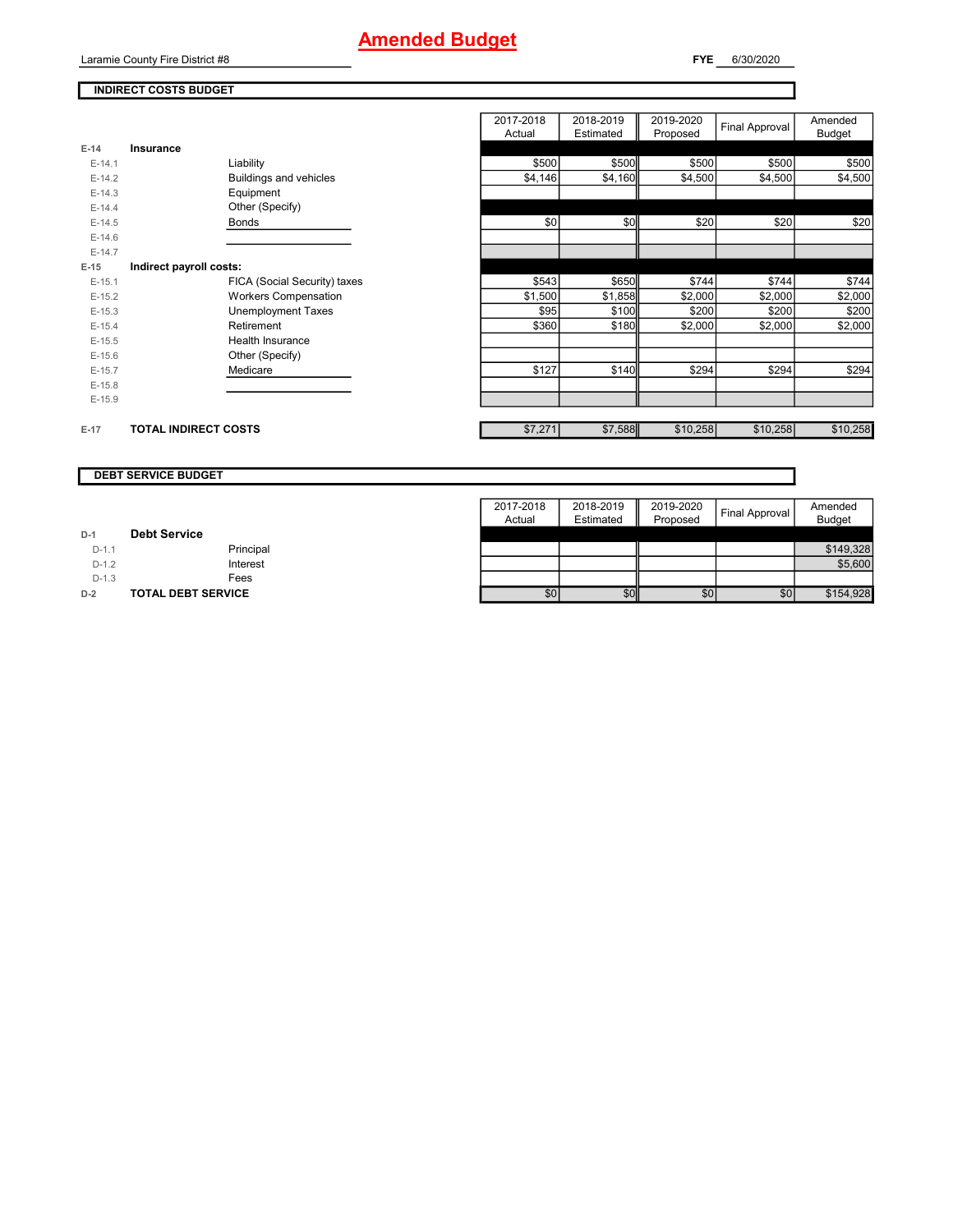## **Amended Budget**

Laramie County Fire District #8 **NAME OF DISTRICT/BOARD**

|         | <b>GENERAL FUNDS</b>                                |             |                  |                  |                |               |
|---------|-----------------------------------------------------|-------------|------------------|------------------|----------------|---------------|
|         |                                                     | End of Year | <b>Beginning</b> | <b>Beginning</b> |                |               |
|         |                                                     | 2017-2018   | 2018-2019        | 2019-2020        |                | Amended       |
| $C-1$   | <b>Balances at Beginning of Fiscal Year</b>         | Actual      | Estimated        | Proposed         | Final Approval | <b>Budget</b> |
| $C-1.1$ | General Fund Checking Account Balance               | \$45,770    | \$45,770         | \$31,177         | \$31,177       | \$31,177      |
| $C-1.2$ | Savings and Investments Account Balance             | \$147.409   | \$147,409        | \$185.994        | \$185.994      | \$185,994     |
| $C-1.3$ | General Fund CD Balance                             |             | \$0              |                  |                |               |
| $C-1.4$ | All Other Funds                                     | \$10,902    | \$10,902         | \$10.782         | \$10.782       | \$10,782      |
| $C-1.5$ | Reserves (From Below)                               | \$0         | \$0              | \$0              | \$0            | \$0           |
| $C-1.6$ | <b>Total Estimated Cash and Investments on Hand</b> | \$204,081   | \$204,081        | \$227,953        | \$227,953      | \$227,953     |
| $C-2$   | <b>General Fund Reductions:</b>                     |             |                  |                  |                |               |
| $C-2.1$ | a. Unpaid bills at FYE                              |             |                  |                  |                |               |
| $C-2.2$ | b. Reserves                                         | \$0         | \$0              | \$0              | \$0            | \$0           |
| $C-2.3$ | <b>Total Deductions (a+b)</b>                       | \$0         | \$0              | \$0 <sub>1</sub> | \$0            | \$0           |

C-2.4 **Estimated Non-Restricted Funds Available \$204,081** \$204,081 \$204,081 \$227,953 \$227,953 \$227,953

## **SINKING & DEBT SERVICE FUNDS**

| $C-3$    |                                                             | 2017-2018<br>Actual | 2018-2019<br>Estimated | 2019-2020<br>Proposed | Final Approval | Amended<br><b>Budget</b> |
|----------|-------------------------------------------------------------|---------------------|------------------------|-----------------------|----------------|--------------------------|
| $C-3.1$  | Beginning Balance in Reserve Account (end of previous year) | \$268,175           | \$0                    | \$0                   |                |                          |
| $C-3.2$  | Date of Reserve Approval in Minutes:                        |                     |                        |                       |                |                          |
| $C-3.3$  | Amount to be added to the reserve                           |                     |                        |                       |                |                          |
| $C-3.4$  | Date of Reserve Approval in Minutes:                        |                     |                        |                       |                |                          |
| $C-3.5$  | SUB-TOTAL                                                   | \$268,175           | \$0                    | \$0                   | \$0            | \$0                      |
| $C-3.6$  | Identify the amount and project to be spent                 |                     |                        |                       |                |                          |
| $C-3.7$  | a. New building                                             | \$268.175           |                        |                       |                |                          |
| $C-3.8$  |                                                             |                     |                        |                       |                |                          |
| $C-3.9$  |                                                             |                     |                        |                       |                |                          |
| $C-3.10$ | Date of Reserve Approval in Minutes:                        |                     |                        |                       |                |                          |
| $C-3.11$ | TOTAL CAPITAL OUTLAY (a+b+c)                                | \$268,175           | \$0                    | \$0                   | \$0            | \$0                      |
| $C-3.12$ | Balance to be retained                                      | \$0                 | \$0                    | \$0                   | \$0            | \$0                      |
|          |                                                             |                     |                        |                       |                |                          |

## **RESERVES**

Г

L

|           |                                                             | 2017-2018 | 2018-2019 | 2019-2020 | <b>Final Approval</b> | Amended       |
|-----------|-------------------------------------------------------------|-----------|-----------|-----------|-----------------------|---------------|
| $C-4$     |                                                             | Actual    | Estimated | Proposed  |                       | <b>Budget</b> |
| $C-4.1$   | Beginning Balance in Reserve Account (end of previous year) |           | \$0       | \$0       |                       |               |
| $C-4.2$   | Date of Reserve Approval in Minutes:                        |           |           |           |                       |               |
| $C-4.3$   | Amount to be added to the reserve                           |           |           |           |                       |               |
| $C - 4.4$ | Date of Reserve Approval in Minutes:                        |           |           |           |                       |               |
| $C-4.5$   | SUB-TOTAL                                                   | \$0       | \$0       | \$0       | \$0                   | \$0           |
| $C-4.6$   | Identify the amount and project to be spent                 |           |           |           |                       |               |
| $C-4.7$   | a.                                                          |           |           |           |                       |               |
| $C-4.8$   |                                                             |           |           |           |                       |               |
| $C-4.9$   |                                                             |           |           |           |                       |               |
| $C-4.10$  | Date of Reserve Approval in Minutes:                        |           |           |           |                       |               |
| $C-4.11$  | TOTAL OTHER RESERVE OUTLAY (a+b+c)                          | \$0       | \$0       | \$0       | \$0                   | \$0           |
| $C-4.12$  | Balance to be retained                                      | \$0       | \$0       | \$0       | \$0                   | \$0           |

## **BOND FUNDS**

|           |                                                             | 2017-2018 | 2018-2019 | 2019-2020 | <b>Final Approval</b> | Amended       |
|-----------|-------------------------------------------------------------|-----------|-----------|-----------|-----------------------|---------------|
| $C-5$     |                                                             | Actual    | Estimated | Proposed  |                       | <b>Budget</b> |
| $C-5.1$   | Beginning Balance in Reserve Account (end of previous year) |           | \$0       | \$0       |                       |               |
| $C-5.2$   | Date of Reserve Approval in Minutes:                        |           |           |           |                       |               |
| $C - 5.3$ | Amount to be added to the reserve                           |           |           |           |                       |               |
| $C-5.4$   | Date of Reserve Approval in Minutes:                        |           |           |           |                       |               |
| $C - 5.5$ | SUB-TOTAL                                                   | \$0       | \$0       | \$0       | \$0                   | \$0           |
| $C - 5.6$ | Identify the amount and project to be spent                 |           |           |           |                       |               |
| $C-5.7$   | Date of Reserve Approval in Minutes:                        |           |           |           |                       |               |
| $C-5.8$   | Balance to be retained                                      | \$0       | \$0       | \$0       | \$0                   | \$0           |
|           |                                                             |           |           |           |                       |               |
| $C-5.9$   | TOTAL TO BE SPENT                                           | \$268,175 | \$0       | \$0       | \$0                   | \$0           |